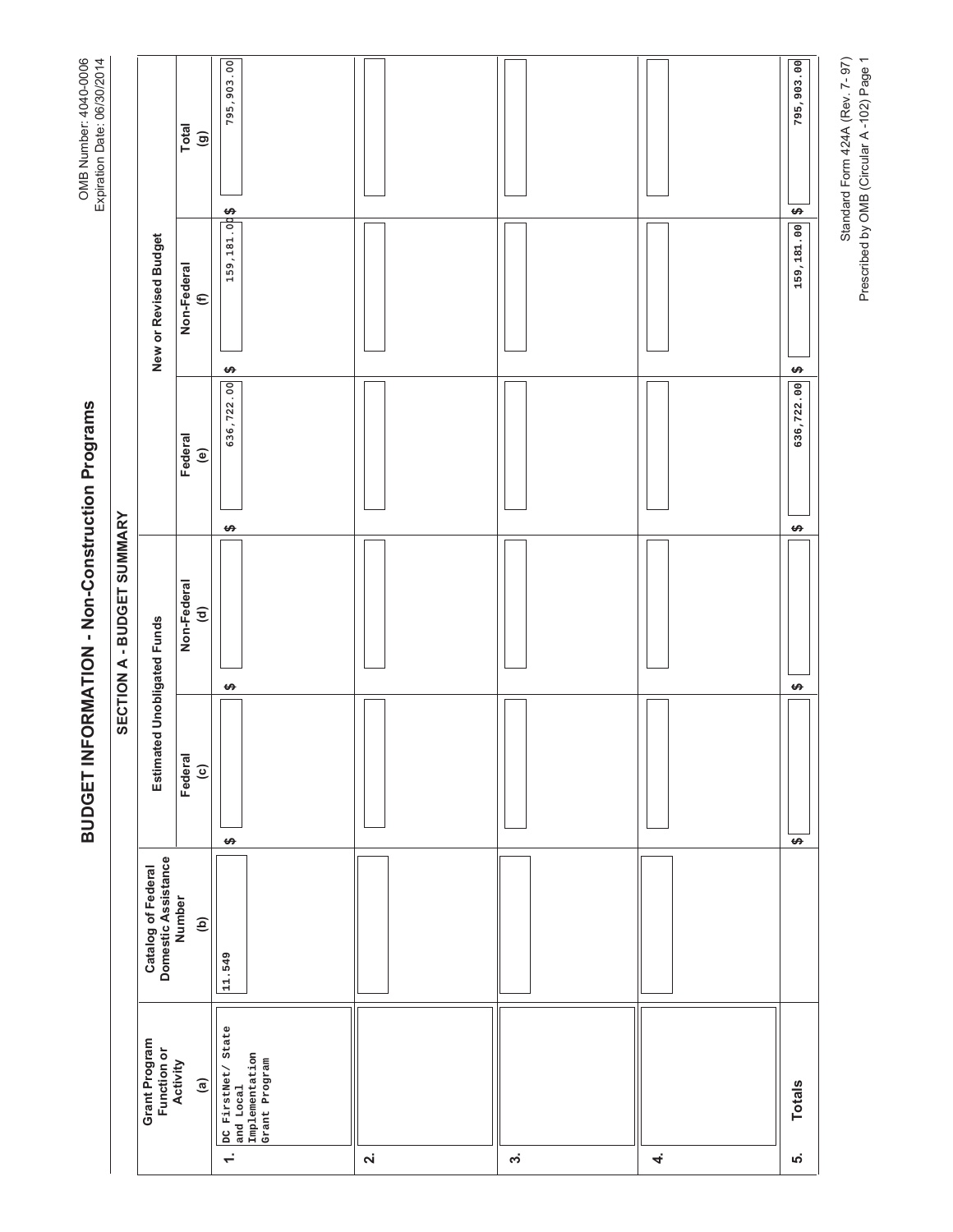| 6. Object Class Categories             |                                                                                 |                                    | GRANT PROGRAM, FUNCTION OR ACTIVITY |                   |                                       |
|----------------------------------------|---------------------------------------------------------------------------------|------------------------------------|-------------------------------------|-------------------|---------------------------------------|
|                                        | $\left( \begin{matrix} 1 \\ 1 \end{matrix} \right)$                             | $(2)$                              | $\widehat{\mathcal{O}}$             | $\overline{4}$    | Total<br>(5)                          |
|                                        | Implementation Grant<br>State<br>Program - Phase 1<br>DC FirstNet/<br>and Local | Funds<br>Non-Federal<br>Cash Match |                                     |                   |                                       |
| a. Personnel                           | ,442.00<br>131<br>$\bullet$                                                     | 4,812.00<br><b>SA</b>              | $\Theta$                            | $\leftrightarrow$ | 136,254.00<br>$\overline{S}$          |
| b. Fringe Benefits                     | ,338.00<br>$\frac{1}{2}$                                                        |                                    |                                     |                   | 31,338.00                             |
| c. Travel                              | ,382.00<br>$\overline{2}$                                                       |                                    |                                     |                   | 27,512.00                             |
| d. Equipment                           |                                                                                 |                                    |                                     |                   |                                       |
| e. Supplies                            | 29.00                                                                           | 1,000.00                           |                                     |                   | 1,029.00                              |
| f. Contractual                         | 433,631.00                                                                      | 153,369.00                         |                                     |                   | 587,000.00                            |
| g. Construction                        |                                                                                 |                                    |                                     |                   |                                       |
| h. Other                               | 00.006<br>$\frac{2}{1}$                                                         |                                    |                                     |                   | 12,900.00                             |
| i. Total Direct Charges (sum of 6a-6h) | 636,722.00                                                                      | 159,181.00                         |                                     |                   | 795,903.00<br>$\overline{H}$          |
| j. Indirect Charges                    |                                                                                 |                                    |                                     |                   | $\overline{\mathbf{v}}$               |
| k. TOTALS (sum of 6i and 6j)           | 636,722.00<br>$\leftrightarrow$                                                 | 159,181.00<br>$\rightarrow$        | $\bullet$                           | $\theta$          | 795,903.00<br>$\overline{\mathbf{v}}$ |
| 7. Program Income                      | $\leftrightarrow$                                                               | $\rightarrow$                      | $\leftrightarrow$                   | $\leftrightarrow$ | $\overline{\mathbf{v}}$               |
|                                        |                                                                                 | Authorized for Local Reproduction  |                                     |                   | Standard Form 424A (Rev. 7-97)        |

SECTION B - BUDGET CATEGORIES **6(&7,21 % %8'\*(7 &\$7(\*25,(6**

Prescribed by OMB (Circular A-102) Page 1A Prescribed by OMB (Circular A -102) Page 1A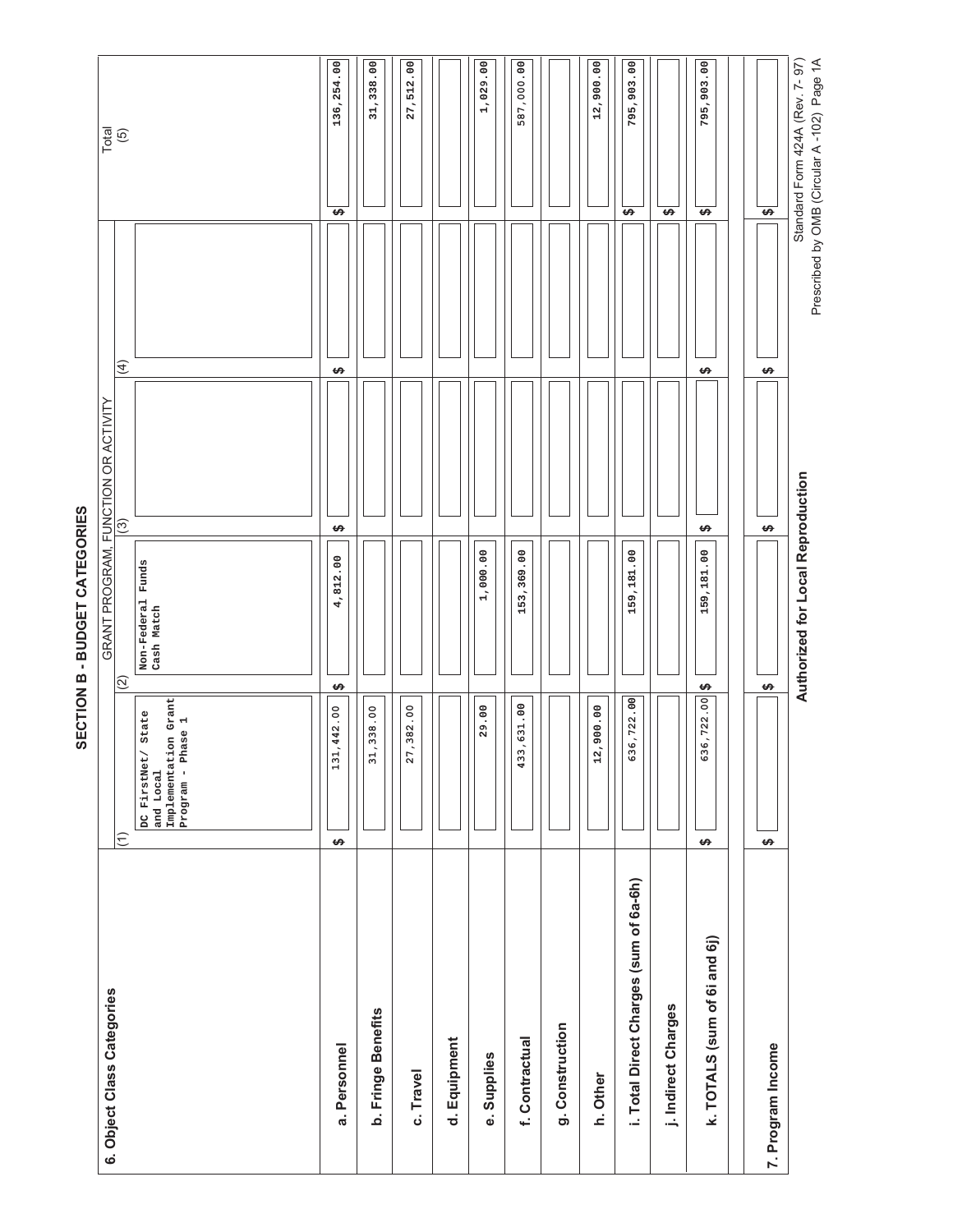|                                |                                              |                                                   | SECTION C - NON-FEDERAL RESOURCES                  |                   |                        |                                |                                                                             |
|--------------------------------|----------------------------------------------|---------------------------------------------------|----------------------------------------------------|-------------------|------------------------|--------------------------------|-----------------------------------------------------------------------------|
|                                | (a) Grant Program                            |                                                   | (b) Applicant                                      |                   | (c) State              | Other Sources<br>$\widehat{c}$ | (e)TOTALS                                                                   |
| DC FirstNet/<br>$\dot{\infty}$ | State and Local Implementation Grant Program | $\overline{\phantom{a}}$<br>Phase<br>$\mathbf{r}$ | $\pmb{\varphi}$                                    | ↮                 | 159,181.00             | $\pmb{\varphi}$                | 159,181.00<br>$\pmb{\varphi}$                                               |
| ၐ                              |                                              |                                                   |                                                    |                   |                        |                                |                                                                             |
| <b>10.</b>                     |                                              |                                                   |                                                    |                   |                        |                                |                                                                             |
| $\pm$                          |                                              |                                                   |                                                    |                   |                        |                                |                                                                             |
|                                | 12. TOTAL (sum of lines 8-11)                |                                                   | ↮                                                  | ↮                 | 159,181.00             | ↮                              | 159,181.00<br>↮                                                             |
|                                |                                              |                                                   | SECTION D - FORECASTED CASH NEEDS                  |                   |                        |                                |                                                                             |
|                                |                                              | <b>Total for 1st Year</b>                         | 1st Quarter                                        |                   | 2nd Quarter            | 3rd Quarter                    | 4th Quarter                                                                 |
| 14. Non-Federal<br>13. Federal |                                              | $\overline{\mathbf{v}}$<br>$\overline{H}$         | $\pmb{\varphi}$                                    | $\leftrightarrow$ |                        | $\overline{\mathbf{v}}$        | ↮                                                                           |
|                                | 15. TOTAL (sum of lines 13 and 14)           | $\overline{H}$                                    | $\leftrightarrow$                                  | $\overline{P}$    |                        | $\overline{H}$                 | ₩                                                                           |
|                                |                                              | SECTION E - BUDGET ESTIMATES                      | OF FEDERAL FUNDS NEEDED FOR BALANCE OF THE PROJECT |                   |                        |                                |                                                                             |
|                                | (a) Grant Program                            |                                                   |                                                    |                   | FUTURE FUNDING PERIODS | (YEARS)                        |                                                                             |
|                                |                                              |                                                   | $(b)$ First                                        |                   | (c) Second             | (d) Third                      | (e) Fourth                                                                  |
| <u>ʻ</u>                       |                                              |                                                   | $\pmb{\varphi}$                                    | ↮                 |                        | $\overline{H}$                 | $\pmb{\varphi}$                                                             |
| 17.                            |                                              |                                                   |                                                    |                   |                        |                                |                                                                             |
| $\frac{8}{3}$                  |                                              |                                                   |                                                    |                   |                        |                                |                                                                             |
| <u>19.</u>                     |                                              |                                                   |                                                    |                   |                        |                                |                                                                             |
| 20. TOTAL (sum of lines 16     | $-19$                                        | LL.<br>$\overline{6}$<br><b>SECT</b>              | - OTHER BUDGET INFORMATION<br>$\pmb{\varphi}$      | ↮                 |                        | ↮                              | ↮                                                                           |
| 21. Direct Charges:            | 795,903.00                                   |                                                   | 22. Indirect Charges:                              |                   |                        |                                |                                                                             |
| 23. Remarks:                   | Phase 2 Revision                             |                                                   |                                                    |                   |                        |                                |                                                                             |
|                                |                                              |                                                   | Authorized for Local Reproduction                  |                   |                        |                                | Prescribed by OMB (Circular A-102) Page 2<br>Standard Form 424A (Rev. 7-97) |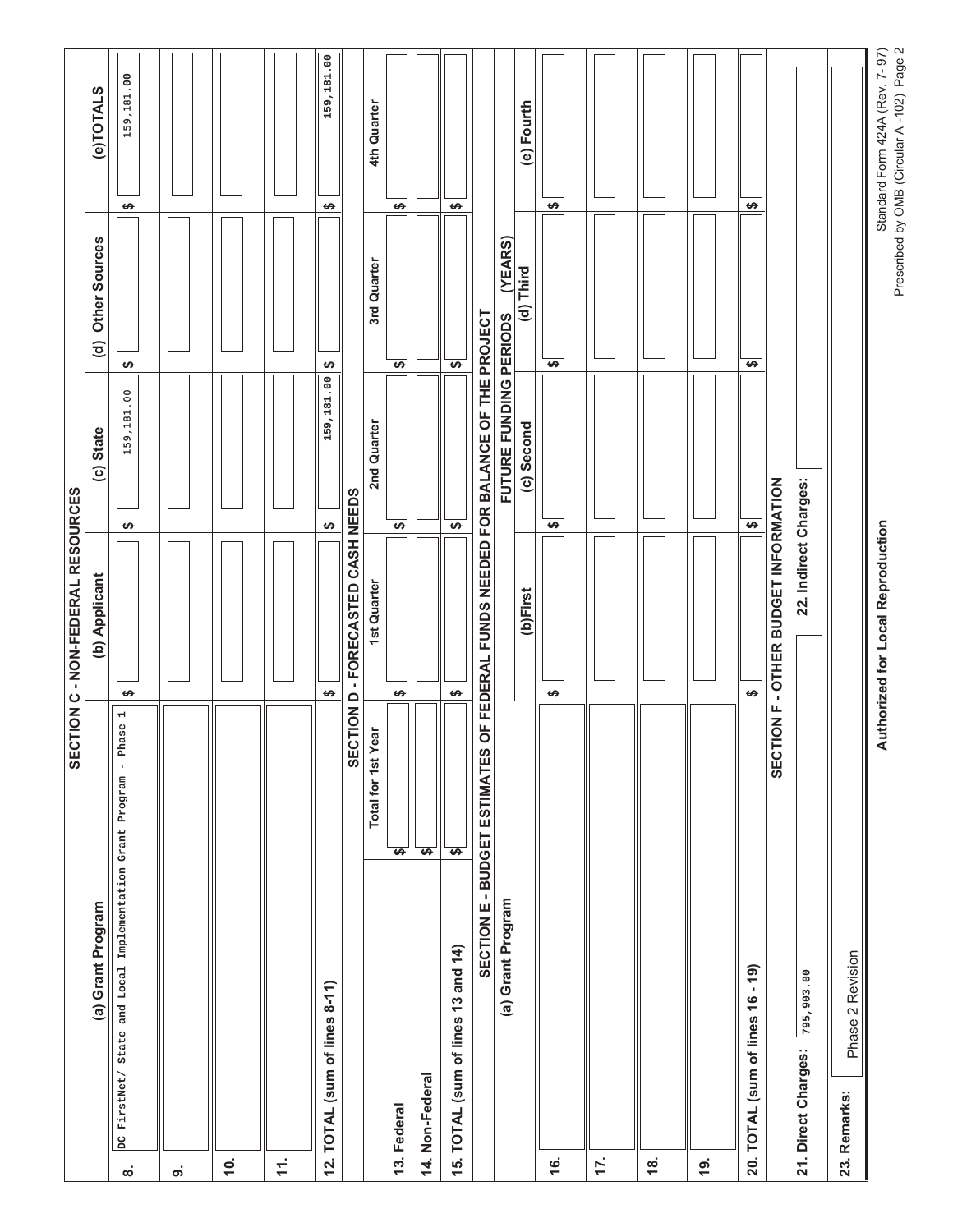**Recipient Name: District of Columbia Government**

### **MILESTONE CATEGORIES**

All projects must be completed within three years following the date of the issuance of the award.

Please use the table provided to indicate your anticipated number of activities you plan to complete each quarter for every year of your project. Year One begins July 1, 2013. Please include any data attributable to early (i.e., January - June 2013) in your baseline data for "Q1, Year 1."

Please also provide a brief description (100 words or less) of the primary activities involved in meeting each milestone (a single description should be provided for each milestone, covering all quarters in years one throu Please write "N/A" if your project does not include an activity. If necessary, please insert additional milestones at the bottom of the chart.

|                                       |                                          |              |            |           |           |            |                 |                 | <b>Quarter Ending</b> |                 |                 |           |           |            |           |
|---------------------------------------|------------------------------------------|--------------|------------|-----------|-----------|------------|-----------------|-----------------|-----------------------|-----------------|-----------------|-----------|-----------|------------|-----------|
|                                       |                                          |              |            |           |           |            |                 |                 |                       |                 |                 |           |           |            |           |
| <b>MILESTONE ACTIVITY CATEGORIES</b>  | <b>Description of Activity</b>           | <b>TOTAL</b> | $Q1 - 7$   | Q8        | Q9        | Q10        | Q <sub>11</sub> | Q <sub>12</sub> | Q13                   | Q <sub>14</sub> | Q <sub>15</sub> | Q16       | Q17       | Q18        | Q19       |
|                                       |                                          |              |            |           |           |            |                 |                 |                       |                 |                 |           |           |            |           |
|                                       |                                          |              | 9/30/2013- |           |           |            |                 |                 |                       |                 |                 |           |           |            |           |
|                                       | Attendance at meetings and workshops     |              | 3/31/2015  | 6/30/2015 | 9/30/2015 | 12/31/2015 | 3/31/2016       | 6/30/2016       | 9/30/2016             | 12/31/2016      | 3/31/2017       | 6/30/2017 | 9/30/2017 | 12/31/2017 | 3/31/2018 |
|                                       | hosted by grantee with potential NPBSN   |              |            |           |           |            |                 |                 |                       |                 |                 |           |           |            |           |
| . Stakeholder Meetings (Number of     | users to discuss network needs, present  |              |            |           |           |            |                 |                 |                       |                 |                 |           |           |            |           |
| individuals reached via stakeholder   | information on the NPBSN and related     |              |            |           |           |            |                 |                 |                       |                 |                 |           |           |            |           |
| meetings)                             | activities.                              | 442          | 322        |           | 20        | 20         | 10              | 10              | 10 <sup>1</sup>       | 10              | 10              | 10        | 10        | 10         |           |
|                                       | Attendance by State Personnel FTE's at   |              |            |           |           |            |                 |                 |                       |                 |                 |           |           |            |           |
|                                       | third party conferences including PSCR,  |              |            |           |           |            |                 |                 |                       |                 |                 |           |           |            |           |
| 2. Broadband Conferences              | APCO and IWCE.                           | 31           | 23         |           |           |            |                 |                 |                       |                 |                 |           |           |            |           |
|                                       | Number of FTE's supporting SLIGP         |              |            |           |           |            |                 |                 |                       |                 |                 |           |           |            |           |
| 3. Staff Hires (Full Time Equivalent) | activities.                              |              |            |           |           |            |                 |                 |                       |                 |                 |           |           |            |           |
|                                       | Number of Contractors supporting SLIGP   |              |            |           |           |            |                 |                 |                       |                 |                 |           |           |            |           |
| 4. Contract Executions                | activities.                              |              |            |           |           |            |                 |                 |                       |                 |                 |           |           |            |           |
|                                       | Hold Quarterly Governance meetings w/    |              |            |           |           |            |                 |                 |                       |                 |                 |           |           |            |           |
| 5. Governance Meetings                | SIGB.                                    | 21           |            |           |           |            |                 |                 |                       |                 |                 |           |           |            |           |
|                                       | Meeting and Workshop materials including |              |            |           |           |            |                 |                 |                       |                 |                 |           |           |            |           |
|                                       | handouts, web pages, public service      |              |            |           |           |            |                 |                 |                       |                 |                 |           |           |            |           |
|                                       | announcements and videos created for the |              |            |           |           |            |                 |                 |                       |                 |                 |           |           |            |           |
|                                       | purpose of informing others about SLIGP  |              |            |           |           |            |                 |                 |                       |                 |                 |           |           |            |           |
| . Education and Outreach Materials    | and the NPSBN.                           | 2069         | 1319       |           | 75        | 75         | 75              | 75              | 75                    | 75              | 75              | 75        | 75        | 75         |           |
| Subrecipient Agreements Executed      | Not Applicable                           | $\Omega$     |            |           |           |            |                 |                 |                       |                 |                 |           |           |            |           |
| Phase 2 - Coverage                    |                                          | N/A          |            | Stage 1   | Stage 2-4 | Stage 5    | Stage 5         | Stage 5         | Stage 5               | Stage 6         | Stage 5         | Stage 5   | Stage 5   | Stage 5    | Stage 6   |
| Phase 2 - Users and their Operational |                                          |              |            |           |           |            |                 |                 |                       |                 |                 |           |           |            |           |
| Areas                                 |                                          | N/A          |            | Stage 1   | Stage 2-4 | Stage 5    | Stage 5         | Stage 5         | Stage 5               | Stage 6         | Stage 5         | Stage 5   | Stage 5   | Stage 5    | Stage 6   |
|                                       |                                          |              |            |           |           |            |                 |                 |                       |                 |                 |           |           |            |           |
| 10. Phase 2- Capacity Planning        |                                          | N/A          |            | Stage 1   | Stage 2-4 | Stage 5    | Stage 5         | Stage 5         | Stage 5               | Stage 6         | Stage 5         | Stage 5   | Stage 5   | Stage 5    | Stage 6   |
| 11. Phase 2 - Current                 |                                          |              |            |           |           |            |                 |                 |                       |                 |                 |           |           |            |           |
| Providers/Procurement                 |                                          | N/A          |            | Stage 1   | Stage 2-4 | Stage 5    | Stage 5         | Stage 5         | Stage 5               | Stage 6         | Stage 5         | Stage 5   | Stage 5   | Stage 5    | Stage 6   |
| 12. Phase 2 - State Plan Decision     |                                          | N/A          |            | Stage 1   | Stage 2-3 | Stage 4    | Stage 5         | Stage 5         | Stage 5               | Stage 6         | Stage 5         | Stage 5   | Stage 5   | Stage 5    | Stage 6   |

According to the Paperwork Reduction Act, as amended, no persons are required to respond to a collection of information unless it displays a valid OMB Control Number. The valid OMB control number for this information colle is estimated to average 3 hours per response, including time for reviewing instructions, searching existing data sources, gathering and maintaining the data needed, and completing and reviewing the collection of informatio including suggestions for reducing this burden, to Michael Dame, Director, State and Local Implementation Grant Program, Office of Public Safety Communications, National Telecommunications and Information Administration, U Washington, D.C. 20230.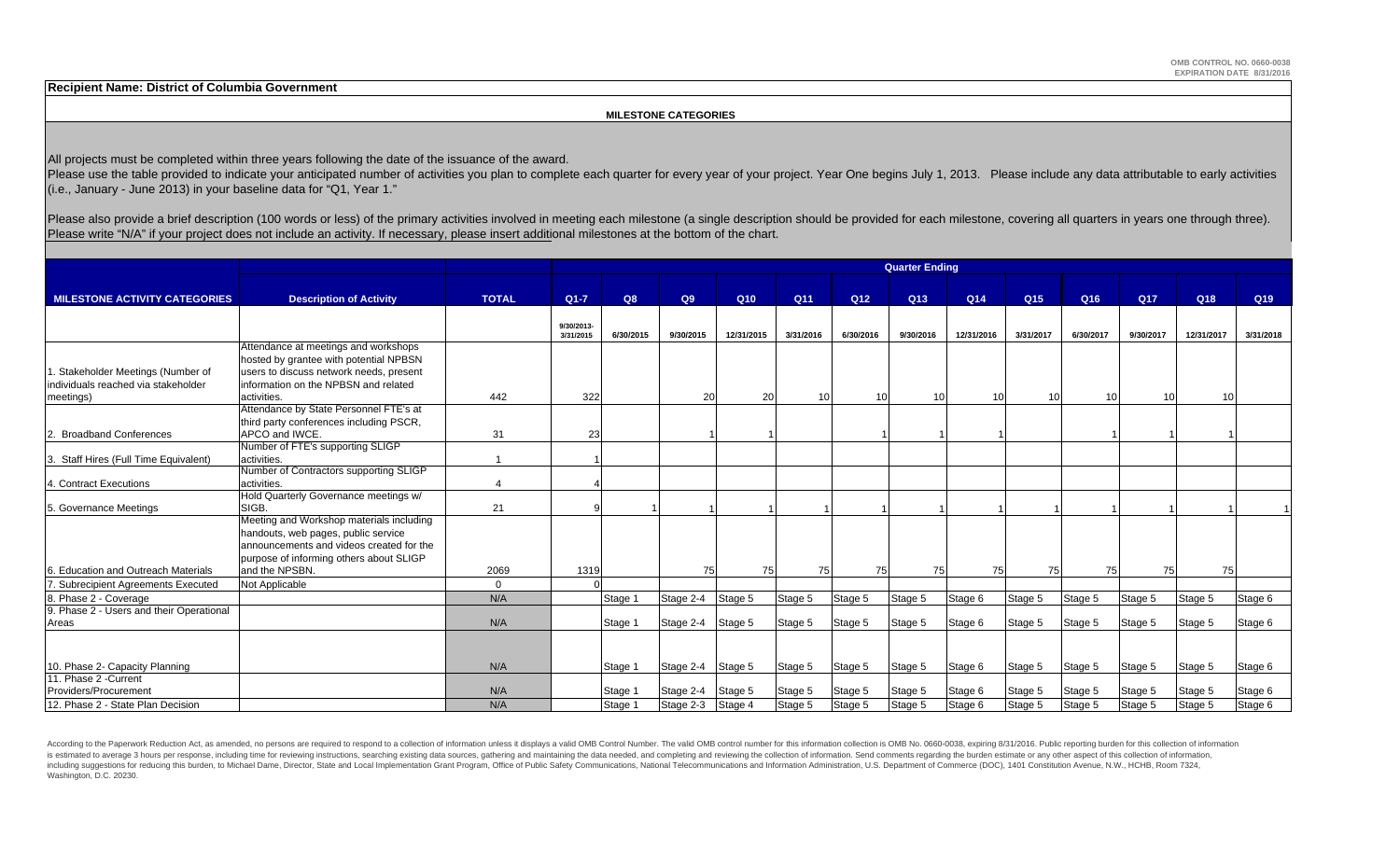**OMB CONTROL NO. 0660-0038 EXPIRATION DATE 8/31/2016**

**Recipient Name: District of Columbia Government**

### **Cost Class Category Federal Expenditures**

The completion of your project budget (federal funds) should be reported in the quarter you are anticipating expending the funds. Year One begins July 1, 2013. Please include any data attr butable to early activities (i.e. for "Q1, Year 1."

|                                             | <b>TOTAL</b>   |                                                                                                                                                                                          |                          |              |            |                 |                 | <b>Quarter Ending</b> |                                                     |                      |                             |                 |                           |                                                                                                                                                                                                               |           |
|---------------------------------------------|----------------|------------------------------------------------------------------------------------------------------------------------------------------------------------------------------------------|--------------------------|--------------|------------|-----------------|-----------------|-----------------------|-----------------------------------------------------|----------------------|-----------------------------|-----------------|---------------------------|---------------------------------------------------------------------------------------------------------------------------------------------------------------------------------------------------------------|-----------|
| <b>Quarterly Cost Category Expenditures</b> | <b>FEDERAL</b> | $Q1 - 7$                                                                                                                                                                                 | Q8                       | Q9           | Q10        | Q11             | Q <sub>12</sub> | Q <sub>13</sub>       | Q <sub>14</sub>                                     | Q <sub>15</sub>      | Q16                         | Q <sub>17</sub> | Q <sub>18</sub>           | Q <sub>19</sub>                                                                                                                                                                                               |           |
|                                             |                |                                                                                                                                                                                          |                          |              |            |                 |                 |                       |                                                     |                      |                             |                 |                           |                                                                                                                                                                                                               |           |
|                                             |                | 9/30/2013-3/31/15                                                                                                                                                                        | 6/30/2015                | 9/30/2015    | 12/31/2015 | 3/31/2016       | 6/30/2016       | 9/30/2016             | 12/31/2016                                          | 3/31/2017            | 6/30/2017                   | 9/30/2017       | 12/31/2017                | 3/31/2018                                                                                                                                                                                                     |           |
| a. Personnel                                | \$131,442.00   |                                                                                                                                                                                          | 47.308.00   \$ 54.752.25 | 62.269.50    | 69,786.75  | 77,304.00<br>S. |                 |                       | $\frac{1}{2}$ 84,821.25   \$92,338.50   \$98,855.75 |                      | \$105,373.00   \$111,890.25 |                 | \$118,407.50 \$124,924.75 | \$131,442.00                                                                                                                                                                                                  | ######### |
| b. Fringe Benefits                          | \$31,338.00    |                                                                                                                                                                                          | 12.836.00 S 14.377.84 S  |              |            |                 |                 |                       |                                                     |                      |                             |                 |                           | 15,919.68 \$17,461.52 \$19,003.36 \$20,545.19 \$22,087.02 \$23,628.85 \$25,170.68 \$26,712.51 \$28,254.34 \$29,796.17 \$31,338.00                                                                             | ######### |
| c. Travel                                   | \$27,382.00    | $3,566.00$ \$                                                                                                                                                                            |                          |              |            |                 |                 |                       |                                                     |                      |                             |                 |                           | 5.472.00 \$ 10.888.00 \$ 10.888.00 \$ 14.398.00 \$ 14.398.00 \$ 17.908.00 \$ 17.908.00 \$ 21.418.00 \$ 21.418.00 \$ 24.418.00 \$ 24.418.00 \$ 27.382.00                                                       | ######### |
| d. Equipment                                | \$0.00         |                                                                                                                                                                                          |                          |              |            |                 |                 |                       |                                                     |                      |                             |                 |                           |                                                                                                                                                                                                               |           |
| e. Supplies                                 | \$29.00        |                                                                                                                                                                                          |                          |              |            |                 |                 |                       |                                                     |                      |                             |                 |                           | 29.00                                                                                                                                                                                                         | 29.00     |
| f. Contractual                              | \$433,631.00   |                                                                                                                                                                                          |                          |              |            |                 |                 |                       |                                                     |                      |                             |                 |                           | \$ 148,332.00   \$ 173,332.00   \$ 198,332.00   \$ 223,332.00   \$ 248,332.00   \$ 273,332.00   \$ 298,332.00   \$ 318,332.00   \$ 338,332.00   \$ 368,332.00   \$ 398,332.00   \$ 423,332.00   \$ 433,631.00 | ######### |
| g. Construction                             | \$0.00         |                                                                                                                                                                                          |                          |              |            |                 |                 |                       |                                                     |                      |                             |                 |                           |                                                                                                                                                                                                               |           |
| า. Other                                    | \$12,900.00    |                                                                                                                                                                                          |                          | $2.150.00$ S | 2.150.00   | 4.300.00        | $4,300.00$ \ \$ | 6.450.00 \$           | 6.450.00                                            | $8.600.00$ S<br>- \$ |                             |                 |                           | 8,600.00   \$10,750.00   \$10,750.00   \$12,900.00                                                                                                                                                            | ######### |
| . Total Direct Charges (sum of a-h)         | \$636.722.00   | $$212,042.00 \mid $247,934.09 \mid $289,559.18 \mid $323,618.27$                                                                                                                         |                          |              |            |                 |                 |                       |                                                     |                      |                             |                 |                           | \$ 363,337.36   \$ 397,396.44   \$ 437,115.52   \$ 465,174.60   \$ 498,893.68   \$ 536,952.76   \$ 580,161.84   \$ 613,220.92   \$ 636,722.00                                                                 | ######### |
| . Indirect Charges                          | \$0.00         |                                                                                                                                                                                          |                          |              |            |                 |                 |                       |                                                     |                      |                             |                 |                           |                                                                                                                                                                                                               |           |
| k. TOTAL (sum i and j)                      | \$636,722.00   | \$ 212,042.00 \$ 247,934.09 \$ 289,559.18 \$ 323,618.27 \$ 363,337.36 \$ \$ 397,396.44 \$ 437,115.52 \$ 465,174.60 \$ 498,893.68 \$ 536,952.76 \$ 580,161.84 \$ 613,220.92 \$ 636,722.00 |                          |              |            |                 |                 |                       |                                                     |                      |                             |                 |                           |                                                                                                                                                                                                               | ######### |

#### **Cost Class Category Non-Federal Expenditures**

The completion of your project budget (non-federal, matching funds) should be reported in the quarter you are anticipating expending the funds. Year One begins July 1, 2013. Please include any data attributable to early ac baseline data for "Q1, Year 1."

|                                                         | <b>TOTAL</b> |                     |              |           |          |                                                                       |                 |                 | <b>Quarter Ending</b> |                                                                                                                                                                                                                                |      |                 |                 |                 |            |           |
|---------------------------------------------------------|--------------|---------------------|--------------|-----------|----------|-----------------------------------------------------------------------|-----------------|-----------------|-----------------------|--------------------------------------------------------------------------------------------------------------------------------------------------------------------------------------------------------------------------------|------|-----------------|-----------------|-----------------|------------|-----------|
| <b>Quarterly Cost Category Expenditures NON-FEDERAL</b> |              | $Q1 - 7$            | Q8           | Q9        |          | Q10                                                                   | Q <sub>11</sub> | Q <sub>12</sub> | Q <sub>13</sub>       | Q <sub>14</sub>                                                                                                                                                                                                                |      | Q <sub>15</sub> | Q <sub>16</sub> | Q <sub>17</sub> | Q18        | Q19       |
|                                                         |              |                     |              |           |          |                                                                       |                 |                 |                       |                                                                                                                                                                                                                                |      |                 |                 |                 |            |           |
|                                                         |              | 9/30/2013-3/31/2015 | 6/30/2015    | 9/30/2015 |          | 12/31/2015                                                            | 3/31/2016       | 6/30/2016       | 9/30/2016             | 12/31/2016                                                                                                                                                                                                                     |      | 3/31/2017       | 6/30/2017       | 9/30/2017       | 12/31/2017 | 3/31/2018 |
| a. Personnel                                            | \$4,812.00   | 4,812.00            | $4.812.00$ S |           | 4,812.00 | 4,812.00                                                              | 4,812.00        | 4,812.00        | $4,812.00$ \ \$       | $4,812.00$ \ \$                                                                                                                                                                                                                |      | 4,812.00        | 4,812.00        | 4,812.00        | 4,812.00   | 4,812.00  |
| b. Fringe Benefits                                      | \$0.00       |                     |              |           |          |                                                                       |                 |                 |                       |                                                                                                                                                                                                                                |      |                 |                 |                 |            |           |
| c. Travel                                               | \$0.00       |                     |              |           |          |                                                                       |                 |                 |                       |                                                                                                                                                                                                                                |      |                 |                 |                 |            |           |
| d. Equipment                                            | \$0.00       |                     |              |           |          |                                                                       |                 |                 |                       |                                                                                                                                                                                                                                |      |                 |                 |                 |            |           |
| e. Supplies                                             | \$1,000.00   |                     | 75.00 \$     |           | 175.00   | 275.00                                                                | 375.00          | 475.00          | 575.00                | 675.00                                                                                                                                                                                                                         | l \$ | 775.00          | 875.00          | 962.00          | 1,000.00   | 1,000.00  |
| f. Contractual                                          | \$153,369.00 |                     |              |           |          | 46,367.00   \$ 54,472.25   \$ 64,472.25   \$ 74,472.25   \$ 84,472.25 |                 |                 |                       | 94.472.25   \$ 103.472.25   \$ 112.472.25   \$ 120.948.00   \$ 129.053.25   \$ 137.158.50   \$ 145.263.75   \$ 153.369.00                                                                                                      |      |                 |                 |                 |            |           |
| g. Construction                                         | \$0.00       |                     |              |           |          |                                                                       |                 |                 |                       |                                                                                                                                                                                                                                |      |                 |                 |                 |            |           |
| h. Other                                                | \$0.00       |                     |              |           |          |                                                                       |                 |                 |                       |                                                                                                                                                                                                                                |      |                 |                 |                 |            |           |
| i. Total Direct Charges (sum of a-h)                    | \$159,181.00 | \$                  |              |           |          |                                                                       |                 |                 |                       | $51,179.00$   \$ $59,359.25$   \$ $69,459.25$   \$ $79,559.25$   \$ $89,659.25$   \$ $99,759.25$   \$ $108,859.25$   \$ $117,959.25$   \$ $126,535.00$   \$ $134,740.25$   \$ $142,932.50$   \$ $151,075.75$   \$ $159,181.00$ |      |                 |                 |                 |            |           |
| j. Indirect Charges                                     | \$0.00       |                     |              |           |          |                                                                       |                 |                 |                       |                                                                                                                                                                                                                                |      |                 |                 |                 |            |           |
| k. TOTAL (sum i and j)                                  | \$159,181.00 | \$                  |              |           |          |                                                                       |                 |                 |                       | $51,179.00$ \$ $59,359.25$ \$ 69,459.25 \$ 79,559.25 \$ 89,659.25 \$ 99,759.25 \$ 108,859.25 \$ 117,959.25 \$ 126,535.00 \$ 134,740.25 \$ 142,932.50 \$ 151,075.75 \$ 159,181.00                                               |      |                 |                 |                 |            |           |

According to the Paperwork Reduction Act, as amended, no persons are required to respond to a collection of information unless it displays a valid OMB Control Number. The valid OMB control number for this information colle estimated to average 3 hours per response, including time for reviewing instructions, searching existing data sources, gathering and maintaining the data needed, and completing and reviewing the collection of information. suggestions for reducing this burden, to Michael Dame, Director, State and Local Implementation Grant Program, Office of Public Safety Communications, National Telecommunications and Information Administration, U.S. Depart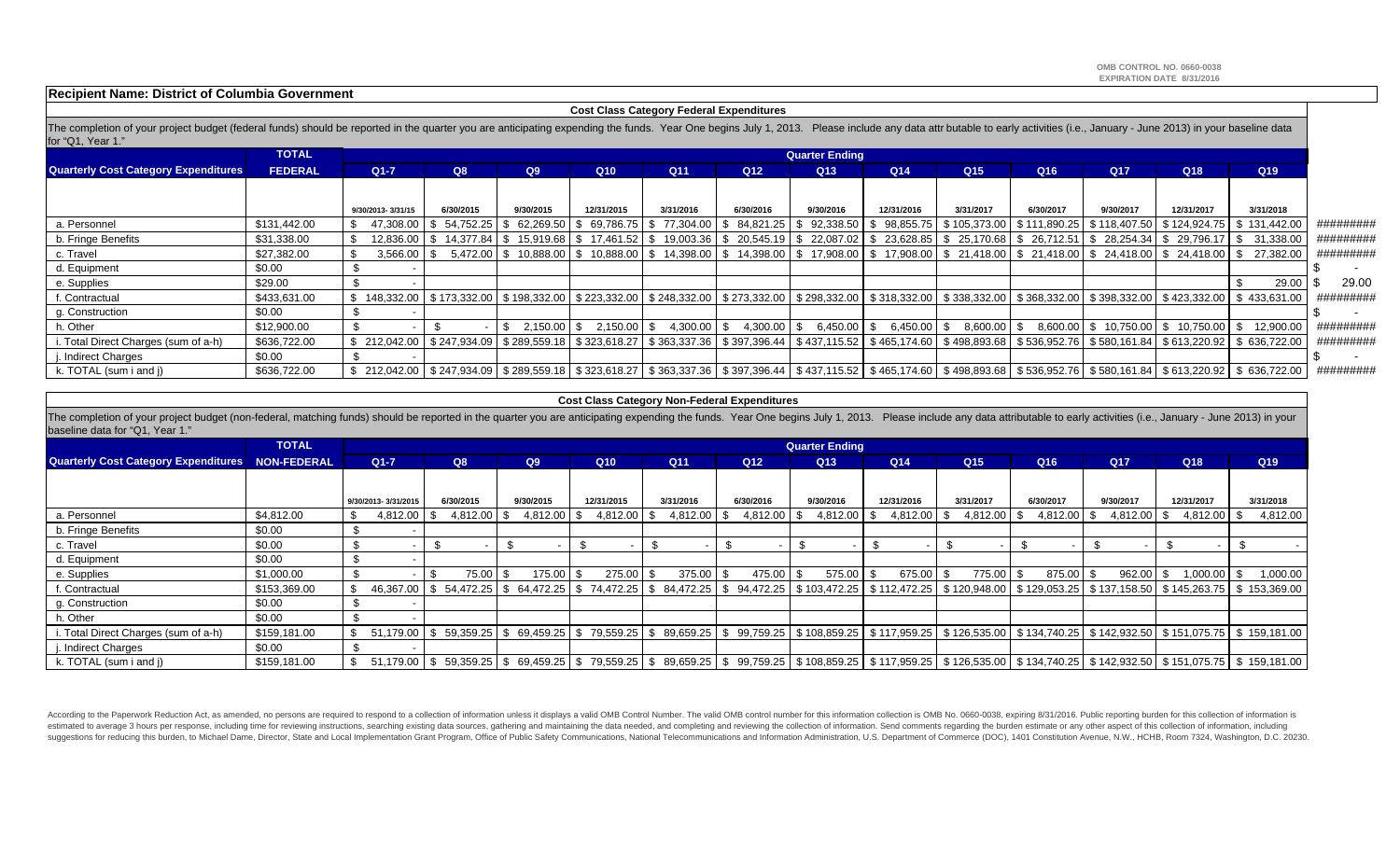## **State and Local Implementation Grant Program (SLIGP) Supplemental Application Narrative**

## **14. Phase Two Funding**

a. Describe the activities that you expect to undertake with the Phase 2 funding when it is made available to the State, Territory, or District.

Based on our experience managing projects of similar scope and complexity, and our experience as recipients of significant federal grants, we have prepared a detailed project plan to guide our Phase 2 funding activities.

We will use our Phase 2 funding primarily to complete a comprehensive data collection process for coverage, users and their operational areas, capacity planning, current providers and procurement, and state plan decision-making process. We briefly describe each activity below.

## **Perform Comprehensive Data Collection**

We will methodically collect all data necessary to inform our FirstNet coverage needs and implementation planning. Primary tasks will include:

- 1. Developing granular coverage objectives (underpinned by FirstNet's baseline of coverage) for high-risk areas for public safety coverage, including:
	- a. Key facilities such as public safety agency sites, jails, airports, EOCs, hospitals, PSAPs, schools
	- b. Critical infrastructure such as water treatment, utility facilities, etc.
	- c. Large public venues such as the National Cathedral, Smithsonian museums, stadiums, shopping malls
	- d. The National Mall and other major event locations
	- e. Federal buildings, military bases, Metro stations and tunnels, and other areas of interest
- 2. Outlining a phased deployment approach for the District, including recommendations on target areas and timing for each phase
- 3. Compiling and evaluating user data (e.g., District police, Fire and EMS, other District public safety user agencies, specialized law enforcement agencies, and available federal agency data)
- 4. Cataloging and prioritizing user applications
- 5. Evaluating data on District public safety user groups' current cellular contracts
- 6. Conducting a State Plan review process with legal counsel and stakeholders

Data collection activities will be iterative – after completing the initial round of detailed data collection we anticipate revisions through the consultation process.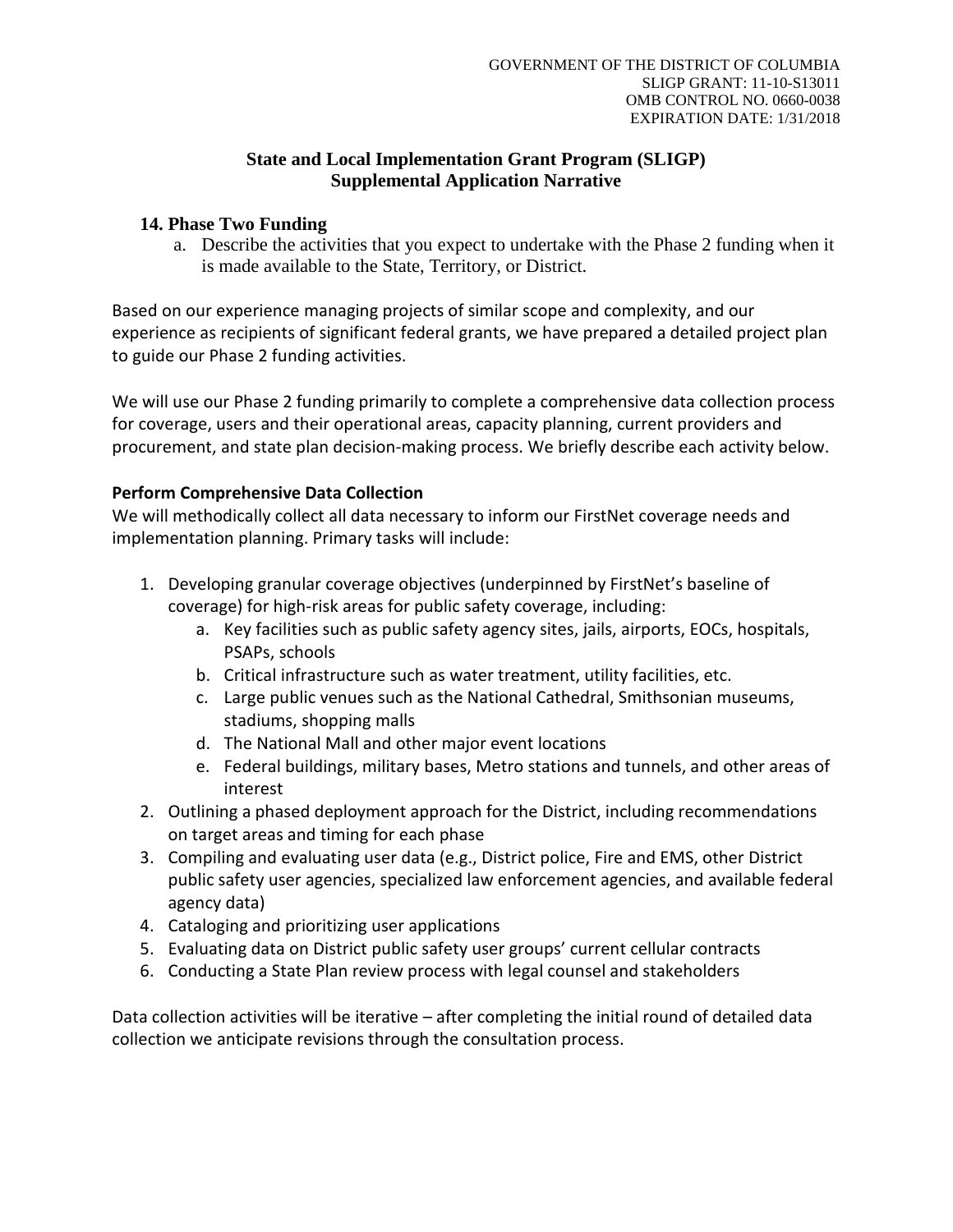# District of Columbia SLIGP Detailed Budget Spreadsheet

|                                                                                                                                                                                                                                | <b>ORIGINAL</b>                       |                    |                   |               |                           |
|--------------------------------------------------------------------------------------------------------------------------------------------------------------------------------------------------------------------------------|---------------------------------------|--------------------|-------------------|---------------|---------------------------|
| Category                                                                                                                                                                                                                       | <b>Detailed Description of Budget</b> | full grant period) | (for              |               | <b>Breakdown of Costs</b> |
| a. Personnel                                                                                                                                                                                                                   | Quantity                              | <b>Unit Cost</b>   | <b>Total Cost</b> | Federal       | Non-Federal               |
| <b>SWIC</b><br>The SWIC will spend 1/8th time on SLIGP grant<br>activities over 3 years. The SWIC's annual salary is<br>\$66/hr                                                                                                |                                       |                    |                   |               |                           |
| $$140,000 \times .125 = $17,500$                                                                                                                                                                                               | 3 years                               | \$<br>17,500       | \$<br>52,500      | \$<br>52,500  |                           |
| Project Manager<br>The-<br>Project Manager will spend 1/4 time on SLIGP grant<br>activities over 3 years. Annual salary for this position<br>averages \$66/hr.<br>\$137,280<br>$x - 25 = $34,320$                              | 3 years                               |                    | \$                | \$            |                           |
| Outreach Manager<br>The<br>Outreach manager will spend 1/8 time on SLIIGP grant<br>activities over 3 years. Annual salary for this position<br>averages \$55/hr.<br>\$114,400 x .125<br>$= $14,300$                            | 3 years                               | \$<br>14,300       | \$<br>42,900      | \$<br>42,900  |                           |
| Senior Administrative Assistant<br>The Senior<br>Administrative Assistant will spend 1/8 time on SLIGP<br>grant activities over 3 years. Annual salary for this<br>position averages \$25/hr.<br>$$52000 \times .125 = $6,500$ | 3 years                               | \$<br>6,500        | \$<br>19,500      | \$<br>19,500  |                           |
| The<br><b>Technical Lead</b><br>Technical Lead will spend 1/8 time on SLIGP grant<br>activities over 3 years. Annual salary for this position<br>averages \$25/hr.<br>$$52,000 \times .125 = $6,500$                           | 3 years                               | \$<br>6,500        | \$<br>19,500      | \$<br>19,500  |                           |
| <b>Total Personnel</b>                                                                                                                                                                                                         |                                       |                    | \$<br>134,400     | \$<br>134,400 | \$<br>$\blacksquare$      |
|                                                                                                                                                                                                                                |                                       |                    |                   |               |                           |
| b. Fringe Benefits<br><b>SWIC</b><br>Fringe                                                                                                                                                                                    | Quantity                              | <b>Unit Cost</b>   | <b>Total Cost</b> | Federal       | Non-Federal               |
| benefits are 22% of Salary<br>Project Manager<br>Fringe                                                                                                                                                                        | \$52,500                              | 22%                | \$<br>11,550      | \$<br>11,550  |                           |
| benefits are 22% of Salary                                                                                                                                                                                                     | \$0                                   | 22%                | \$                | \$            |                           |
| Outreach Manager<br>Fringe<br>benefits are 22% of Salary                                                                                                                                                                       | \$42,900                              | 22%                | \$<br>9,438       | \$<br>9,438   |                           |
| Fringe<br>Senior Administrative Assistant<br>benefits are 22% of Salary                                                                                                                                                        | \$19,500                              | 22%                | \$<br>4,290       | \$<br>4,290   |                           |
| <b>Technical Lead</b><br>Fringe benefits<br>are 22% of Salary                                                                                                                                                                  | \$19,500                              | 22%                | \$<br>4,290       | \$<br>4,290   |                           |
|                                                                                                                                                                                                                                |                                       |                    |                   |               |                           |
| <b>Total Fringe Benefits</b>                                                                                                                                                                                                   |                                       |                    | \$<br>29,568      | \$<br>29,568  | \$                        |
| c. Travel                                                                                                                                                                                                                      | Quantity                              | <b>Unit Cost</b>   | <b>Total Cost</b> | Federal       | Non-Federal               |
| Mileage for Working Group Meetings<br>11 individuals traveling 35 miles roundtrip for 9<br>mee ings; cost per mile is based on federal mileage                                                                                 |                                       |                    |                   |               |                           |
| rates                                                                                                                                                                                                                          | 3,465 miles \$                        | 0.55               | \$<br>1,906       |               | \$<br>1,906               |
| Travel for Regional and National Meetings with FirstNet<br>11 individuals will attend 8 meetings; Local travel in<br>Metro DC Area, 35 miles roundtrip; cost per mile is                                                       |                                       |                    |                   |               |                           |
| based on federal mileage rates.                                                                                                                                                                                                | 3,465 miles \$                        | 0.55               | \$<br>1,906       |               | \$<br>1,906               |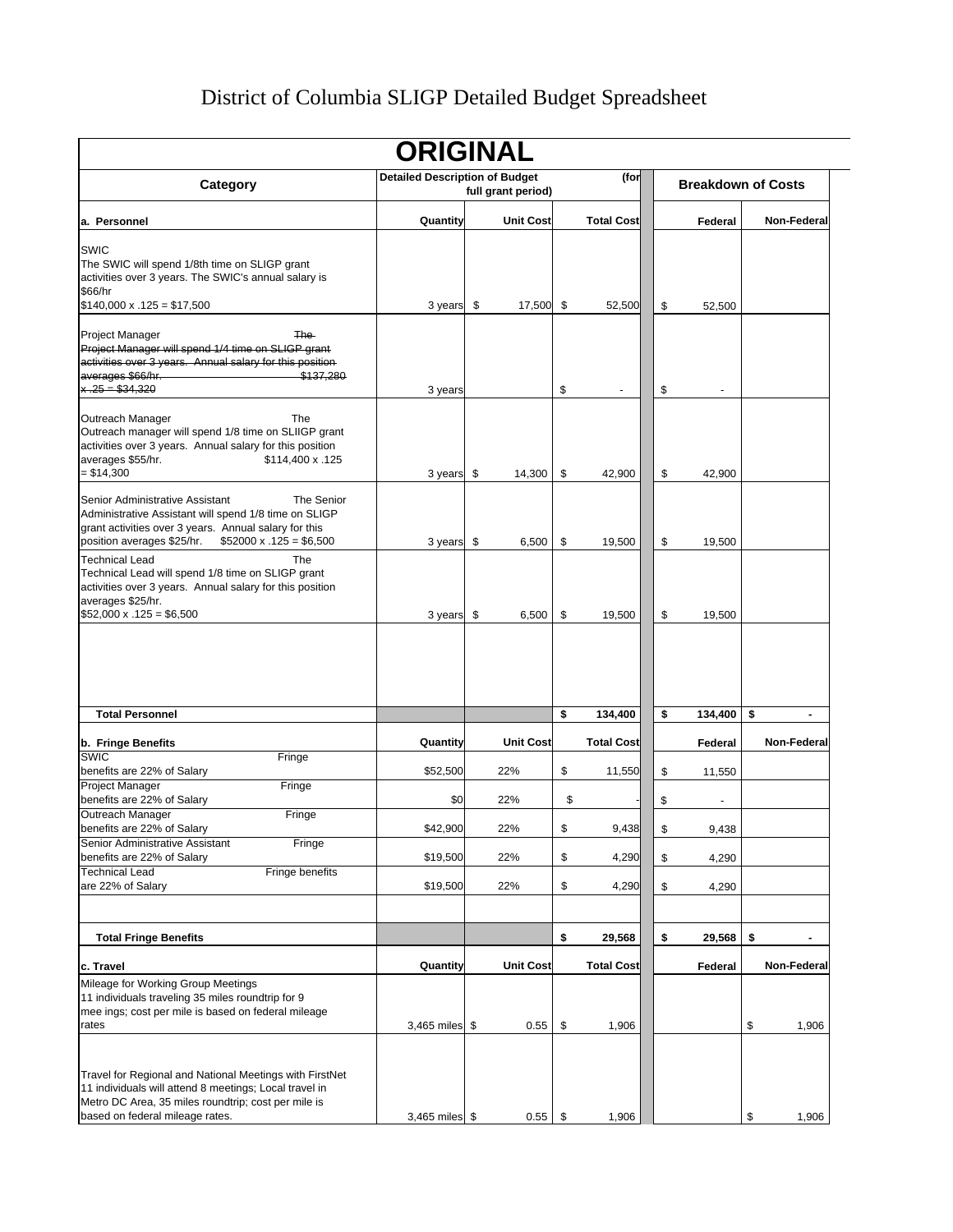# District of Columbia SLIGP Detailed Budget Spreadsheet

|                                                                                                                                                                                                                                                                                                                     | <b>ORIGINAL</b>                       |                 |                    |          |                   |          |                           |                                    |
|---------------------------------------------------------------------------------------------------------------------------------------------------------------------------------------------------------------------------------------------------------------------------------------------------------------------|---------------------------------------|-----------------|--------------------|----------|-------------------|----------|---------------------------|------------------------------------|
| Category                                                                                                                                                                                                                                                                                                            | <b>Detailed Description of Budget</b> |                 | full grant period) |          | (for              |          | <b>Breakdown of Costs</b> |                                    |
|                                                                                                                                                                                                                                                                                                                     |                                       |                 |                    |          |                   |          |                           |                                    |
| Travel to Conferences (PSCR (2 days, 1 night), IWCE<br>(4 days, 3 nights), APCO(8 days, 7 nights)). Airfare =<br>\$520/conference/attendee @ 3 Trips =<br>$$1,560/$ attendee; Hotel = $$160/$ night @ 11 nights =<br>\$1760/attendee; Per Diem = \$45/person/day @ 14<br>days = \$630/person. Total \$3,950/person. |                                       | 6 \$            | 3,950              | \$       | 23,700            | \$       | 23,700                    |                                    |
| <b>Total Travel</b>                                                                                                                                                                                                                                                                                                 |                                       |                 |                    | \$       | 27,512            | \$       | 23,700                    | \$<br>3.812                        |
| d. Equipment                                                                                                                                                                                                                                                                                                        | Quantity                              |                 | <b>Unit Cost</b>   |          | <b>Total Cost</b> |          | Federal                   | Non-Federal                        |
| N/A                                                                                                                                                                                                                                                                                                                 |                                       | 0 <sup>5</sup>  |                    | \$       |                   | \$       |                           |                                    |
| <b>Total Equipment</b>                                                                                                                                                                                                                                                                                              |                                       |                 |                    | \$       | L.                | \$       | $\overline{a}$            | \$<br>$\overline{a}$               |
| e. Supplies                                                                                                                                                                                                                                                                                                         | Quantity                              |                 | <b>Unit Cost</b>   |          | <b>Total Cost</b> |          | Federal                   | Non-Federal                        |
| Printing @ \$1000                                                                                                                                                                                                                                                                                                   |                                       | $1 \text{ }$ \$ | 1,000              | \$       | 1,000             |          |                           | \$<br>1,000                        |
| <b>Total Supplies</b>                                                                                                                                                                                                                                                                                               |                                       |                 |                    | \$       | 1.000             | \$       |                           | \$<br>1.000                        |
| f. Contractual                                                                                                                                                                                                                                                                                                      | Quantity                              |                 | <b>Unit Cost</b>   |          | <b>Total Cost</b> |          | Federal                   | Non-Federal                        |
| <b>Technical Subject Matter Experts</b>                                                                                                                                                                                                                                                                             | $3153$ \$                             |                 | 150                | \$       | 472,978           | \$       | 341,035                   | \$<br>131,943                      |
| Policy & Legal<br>Governance/Planning/MOA's - in hours                                                                                                                                                                                                                                                              | 538 \$                                |                 | 200                | \$       | 107,600           | \$       | 91,101                    | \$<br>16,499                       |
| Development of Educational and Discussion Materials<br>@\$4,000 (40 hrs @ \$100/hr); Web Development and                                                                                                                                                                                                            |                                       |                 |                    |          |                   |          |                           |                                    |
| Web Surveys @ \$5945 (59.45 hours @ \$100 per hour)                                                                                                                                                                                                                                                                 | 1                                     | \$              | 9,945              | \$<br>\$ | 9,945             | \$<br>\$ | 4,018                     | \$<br>5,927                        |
| <b>Total Contractual</b>                                                                                                                                                                                                                                                                                            |                                       |                 |                    |          | 590,523           |          | 436,154                   | \$<br>154,369                      |
| g. Construction                                                                                                                                                                                                                                                                                                     | Quantity                              |                 | <b>Unit Cost</b>   |          | <b>Total Cost</b> |          | Federal                   | Non-Federal                        |
| N/A                                                                                                                                                                                                                                                                                                                 |                                       |                 |                    | \$       |                   |          |                           |                                    |
| <b>Total Construction</b>                                                                                                                                                                                                                                                                                           |                                       |                 |                    | \$       |                   | \$       |                           | \$<br>$\qquad \qquad \blacksquare$ |
| h. Other                                                                                                                                                                                                                                                                                                            | Quantity                              |                 | <b>Unit Cost</b>   |          | <b>Total Cost</b> |          | Federal                   | Non-Federal                        |
| Conference Attendance Fees (PSCR (\$275), IWCE<br>(\$1250), APCO(\$625)).                                                                                                                                                                                                                                           | 6                                     | \$              | 2,150              | \$       | 12,900            | \$       | 12,900                    |                                    |
| <b>Total Other</b>                                                                                                                                                                                                                                                                                                  |                                       |                 |                    | \$       | 12.900            | \$       | 12.900                    | \$<br>$\blacksquare$               |
|                                                                                                                                                                                                                                                                                                                     |                                       |                 |                    |          |                   |          |                           |                                    |
| <b>Total Direct Charges</b>                                                                                                                                                                                                                                                                                         |                                       |                 |                    | \$       | 795,903           | \$       | 636,722                   | \$<br>159,181                      |
| i. Indirect Costs                                                                                                                                                                                                                                                                                                   | Quantity                              |                 | <b>Unit Cost</b>   |          | <b>Total Cost</b> |          | Federal                   | Non-Federal                        |
| <b>Total Indirect</b>                                                                                                                                                                                                                                                                                               |                                       |                 |                    |          |                   | \$       |                           | \$                                 |
| <b>TOTALS</b>                                                                                                                                                                                                                                                                                                       |                                       |                 |                    | \$<br>s  | 795,903           | \$       | 636,722                   | \$<br>159,181                      |
|                                                                                                                                                                                                                                                                                                                     |                                       |                 |                    |          |                   |          | 80%                       | 20%                                |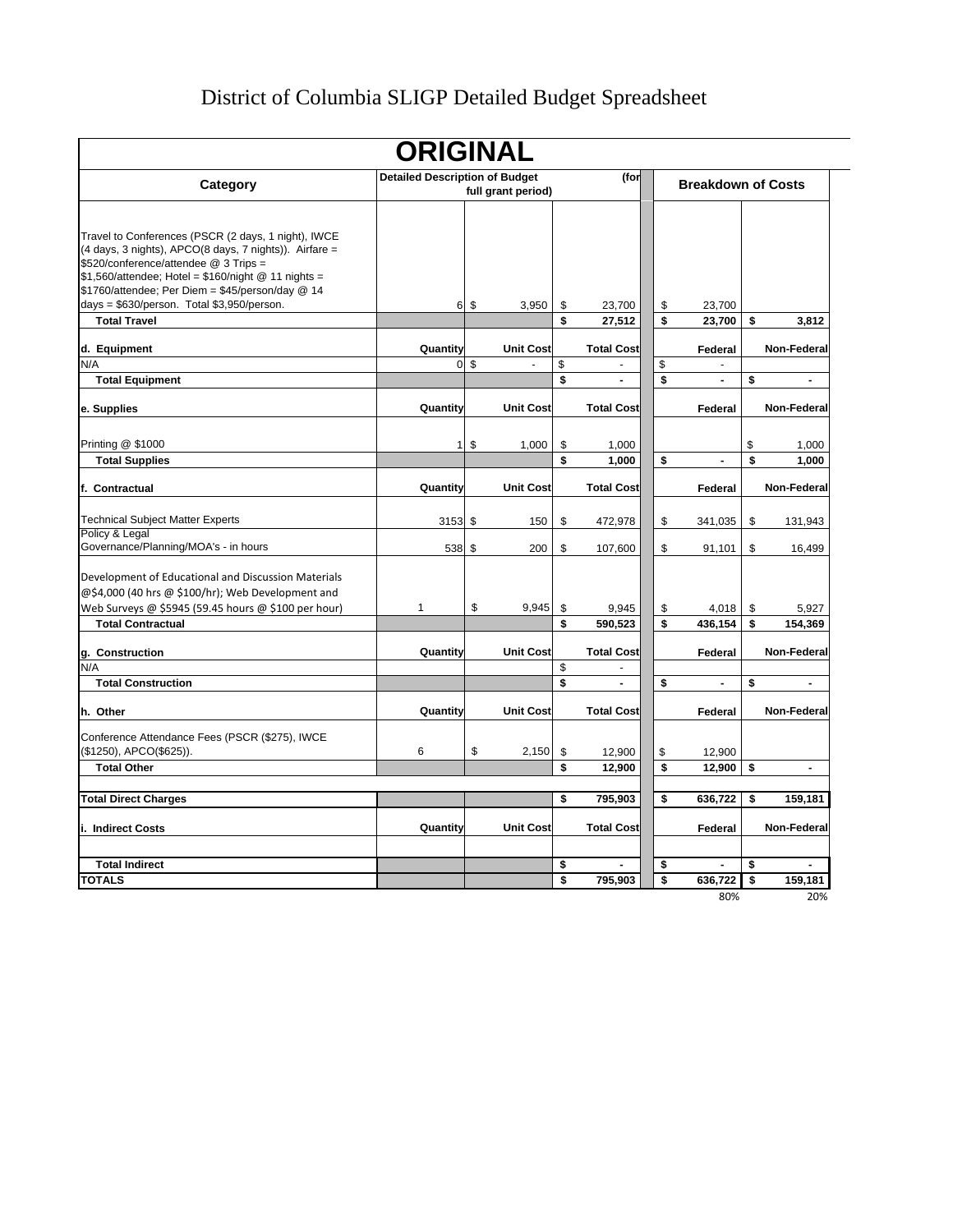## **Detailed Budget Justification**

The proposed project budget consists of five elements:

- Salaries and benefits of District staff tasked to the project
- Supplies and equipment needed for outreach and analysis of the District's needs in order to develop information for consultation with FirstNet
- Travel to conferences and consultation meetings
- Technical, policy, legal, governance and other specialized contractual support
- Indirect costs

The project will be funded by \$636,722 from the federal NTIA SLIGP grant and \$159,181 from the District in matching funds. The District matching contribution will be in cash, will not come from a federally funded source, and will not be used as cash match for any other Federal grant. This budget narrative allocates \$636,722 from SLIGP grant funds and \$159,181 from the District in matching funds.

NTIA has delineated a 4.5-year performance period. With additional information about the consultation schedule from FirstNet, the District can expand or contract the schedule as needed.

## **Personnel**

| Federal:     | \$131,442 |
|--------------|-----------|
| Non-Federal: | \$ 4,812  |
| Total:       | \$136,254 |

*(Please note:* Positions in bold text below are funded by the grant. Some personnel for this project will be funded by the District of Columbia government, not by the grant; we have included those personnel in the following narrative so that reviewers have a full understanding of the scope of the District's proposed project team.)

The project will be overseen by a program manager assigned by the leadership of the CTO within the SIEC and ICC. The program manager and leadership role will not be funded under this grant; the District of Columbia will absorb the costs related to oversight and program management.

During Phase 2, the team will need the aid of a **project manager** who will report to the program manager and project leadership within the SIEC and ICC and will be responsible for creating and managing project goals, schedule, milestones, budgets, and outcome metrics under the supervision of the program manager, to whom they will report. Further, the project manager will be responsible for planning outreach, managing the development of agreements, preparing for consultation with FirstNet, reviewing documents, oversight of website, and managing allocation of staff and resources. The project manager role will require approximately 10% time annually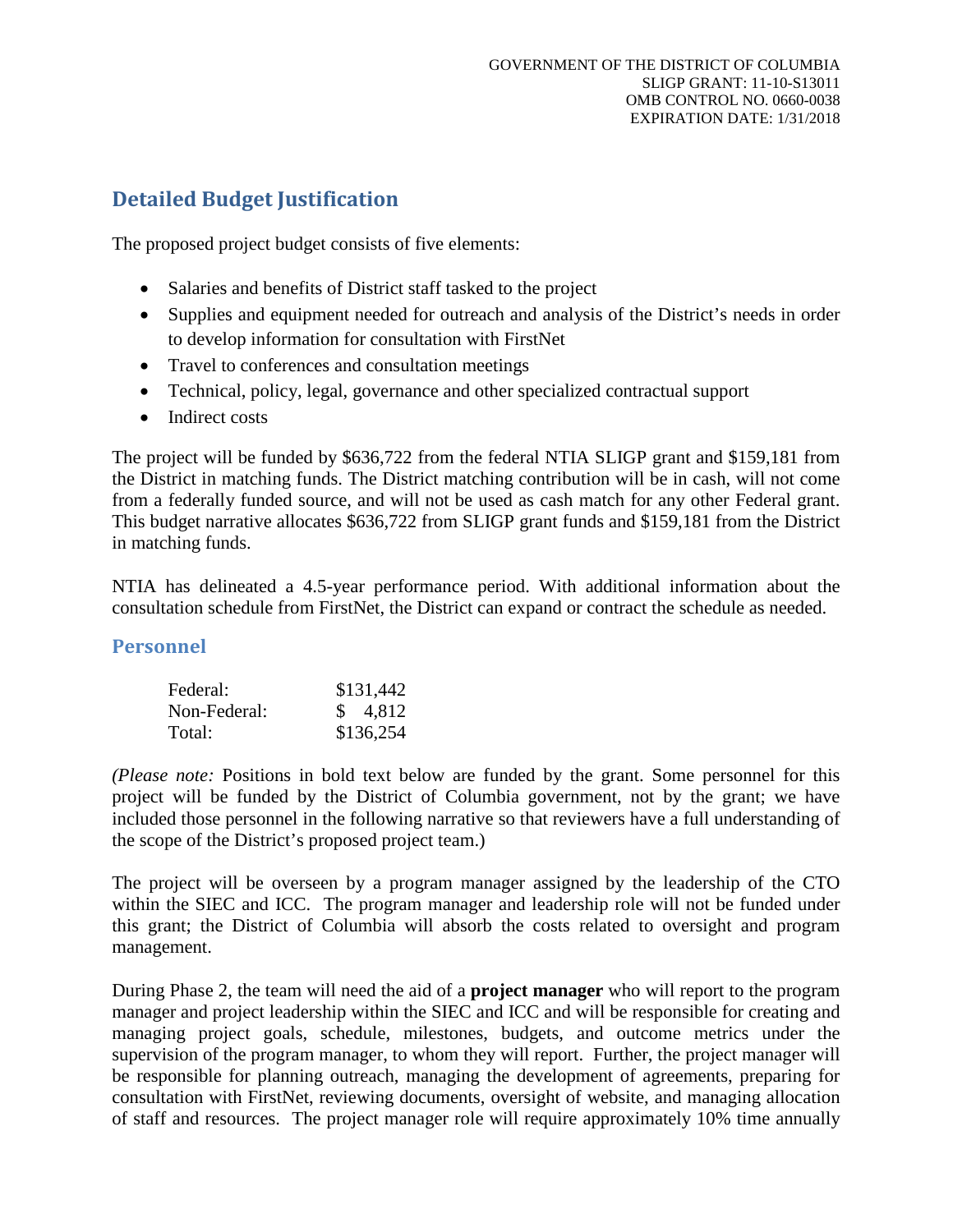### FFO: 2013-NTIA-SLIGP-01 District Of Columbia Government

over the course of Phase 2 and the closeout period (a total of 12 Quarters) and will be funded by this grant.

The **outreach manager/project coordinator** will be tasked to the project approximately 12% time over four and a half years and will be funded by this grant. He or she will be responsible for identifying the individuals to contact, establishing and maintaining relationships between the project and those individuals, and ensuring that outreach works in a timely and systematic manner. The outreach manager/project coordinator will devise and manage the documentation of the outreach and the information gathered and will act as a point of contact with the people and agencies and organizations in the outreach.

The RF Engineer will support the Project Team as needed and will work with the outreach manager/project coordinator and technical lead to give advice and input on technical matters related to design. The RF Engineer will be tasked to the project one-eighth time over four and a half years and will be not funded by this grant. The District will absorb the costs related to staffing this position.

The OCTO GIS team will support Phase 2 data collection activities as identified by FirstNet in its state data collection requests. The District will absorb the costs related to staffing this need.

The technical lead is intended to be the technical point of contact both within the District and to FirstNet. He or she will oversee the technical and engineering staff and contractors working on the effort as well as the development of materials to educate leaders, stakeholders and first responder practitioners in the outreach. As necessary, the technical lead will draw on the District's technical expertise and information develop in previous wireless broadband and public safety communications efforts to direct the outreach and gather information. The technical lead will oversee the gathering and analysis of technical requirements from District leadership and first responders and will be responsible for the technical portions of developing memoranda of understanding and the formal documentation of infrastructure hardening and resilience standards. The technical lead will not be funded by this grant. The District will absorb the costs related to staffing this position.

It will be necessary to assign a senior administrative assistant to aid in the management of documentation, schedules and budgets, assist in reporting to NTIA and within the District, and assist the project manager and program manager with their roles. The senior administrative assistant will not be funded by this grant. The District will absorb the costs related to staffing this position.

The SWIC will have significant added responsibilities over the lifetime of the project, however, the SWIC is fully funded through another federal grant. Whatever incidental/miscellaneous costs cannot be covered by funding already in place will be absorbed by the District. The SWIC will support the coordination with the states, NCSWIC, DHS, and other federal entities, outreach and coordination with the National Capital Region Council of Governments and NCR jurisdictions, the update of the SCIP, and other roles added by this project.

The District will need the aid of a **legal/regulatory analyst**, who will be tasked to the project one-tenth (10%) time for Phase 2 and closeout activities (12 Quarters) of the grant and will be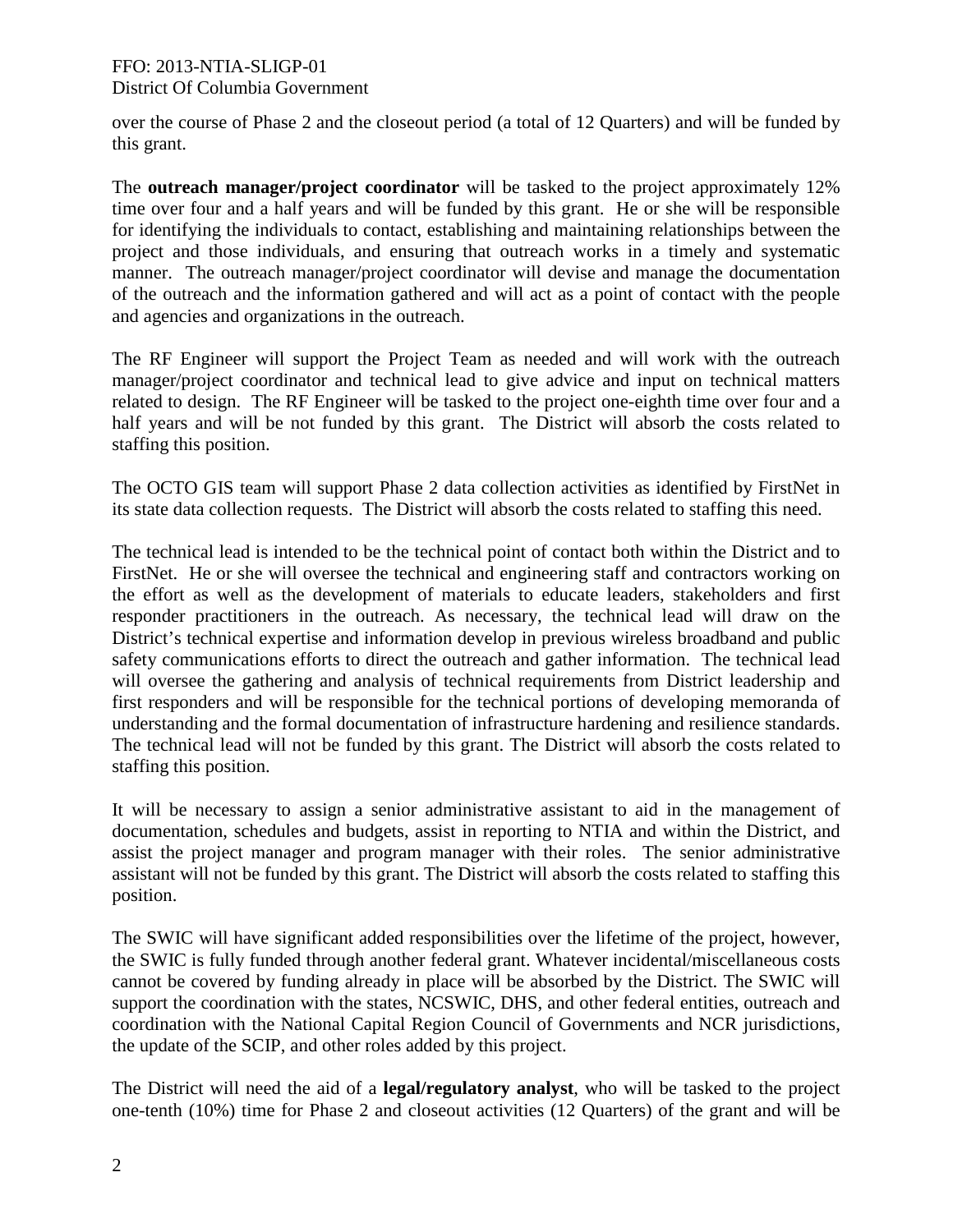## FFO: 2013-NTIA-SLIGP-01

### District Of Columbia Government

funded by this grant. The legal/regulatory analyst will support legal counsel and the outreach manager/project coordinator under the supervision of the program manager.

The District will also require the aid of its in-house legal counsel on an as-needed bases. We estimate approximately 20 hours per month. Legal counsel will aid in the review and approval of MOUs and other legal agreements and will provide governance advice. The in-house legal counsel will not be funded by the grant. The District will absorb the cost related to staffing this position.

Salary estimates are provided for budgeting purposes are prevailing costs for the staffing levels as indicated in D.C. government per current salaries and previous grant applications.

## **Fringe Benefits**

| Federal:     | \$31,338 |
|--------------|----------|
| Non-Federal: | \$0      |
| Total:       | \$31,338 |

We have included the cost of fringe benefits in the budget. Over the term of the grant  $(4.5)$ years), fringe benefits range from 22% to an estimated 24% of salary costs. We have averaged the percentage to 23% for purposes of budgeting for this grant. The District is providing additional funding for FTE personnel fringe benefits for FirstNet efforts outside the bounds of the SLIGP grant.

## **Supplies**

| Federal:     | \$29    |
|--------------|---------|
| Non-Federal: | \$1,000 |
| Total:       | \$1,029 |

We estimate costs for printing of materials needed across the program to be approximately \$1,021 to be paid primarily with matching funds from the District.

Additionally, the District will utilize several tools it has at its disposal that can document and analyze resources to prepare for the District's consultation with FirstNet.

## **Travel**

| Federal:     | \$27,382      |                  |
|--------------|---------------|------------------|
| Non-Federal: | <sup>\$</sup> | $\left( \right)$ |
| Total:       | \$27,382      |                  |

There will be significant local travel for consultation by the planning team with agencies and stakeholders within the District and the National Capital Region. The estimated cost is \$1,906 in mileage-related costs. The District proposes travel for members of the SIGB and the planning group for consultation with FirstNet and NTIA, and for travel by team members to regular interoperability meetings. We estimate a cost of \$1,906 for these regional meetings, which we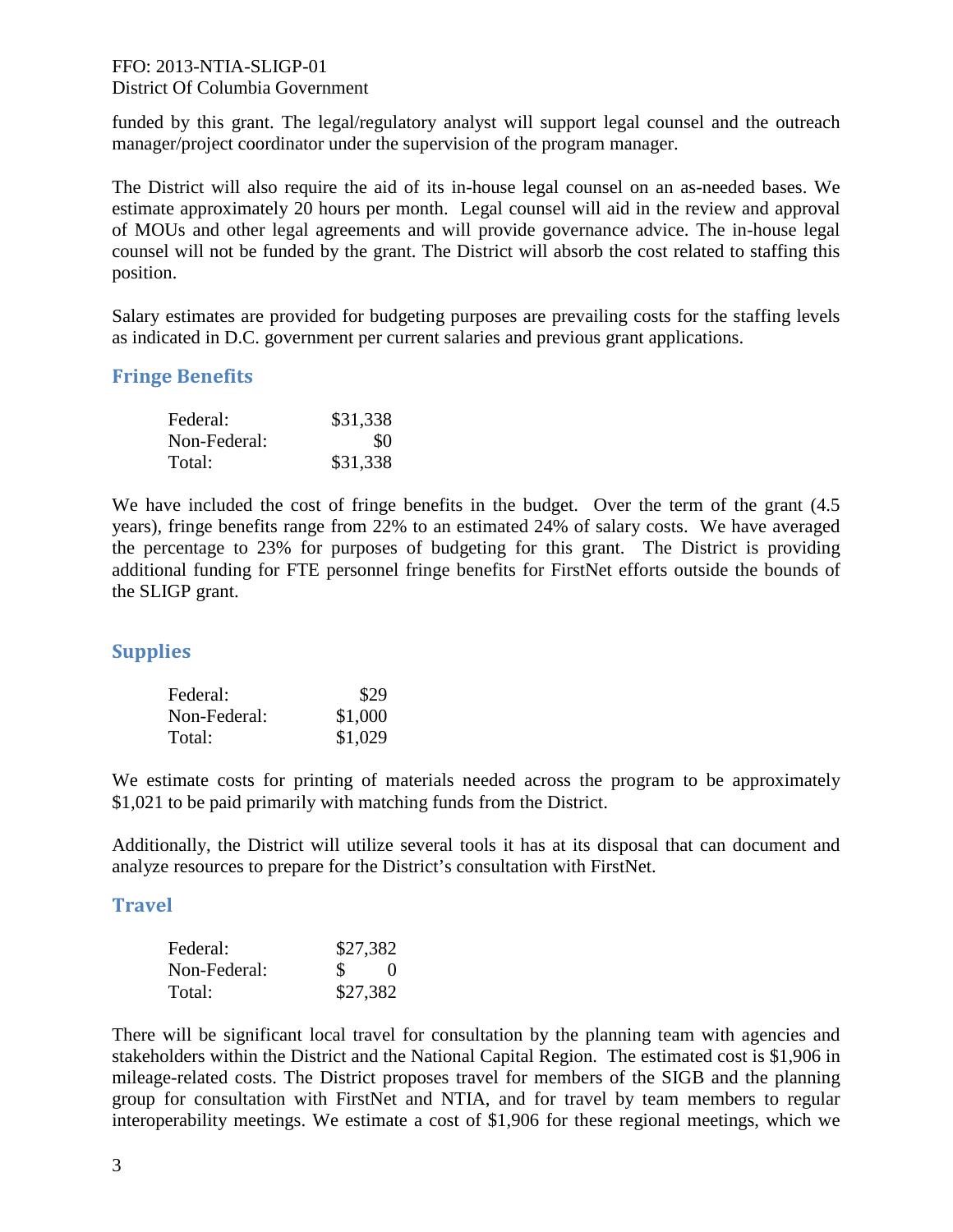### FFO: 2013-NTIA-SLIGP-01 District Of Columbia Government

expect will take place in the Washington metro area. Additionally, members of the project management staff, including the program and deputy program managers, outreach manager/project coordinator, technical lead, and RF Engineer will need to travel to and participate in conferences, meetings and training including PSCR, APCO, and FirstNet SPOC/SLIGP workshops. The estimated cost is \$23,700 and is derived from estimated mileage costs for the Working Group meetings and the Regional and National Meetings with FirstNet as well as travel costs associated with attendance at conferences as noted above. Details are included in the attached budget spreadsheet. The District reserves the right to reduce the number of attendees and re-allocate unused travel funding to another budget category.

## **Contractual**

| Federal:     | \$433,631 |
|--------------|-----------|
| Non-Federal: | \$153,369 |
| Total:       | \$587,000 |

The District will need to augment its team with specialist contractors in engineering, policy, governance and legal expertise in order to gather and analyze the District's requirements, educate and respond to the needs and requests of District leadership and FirstNet, and inform the leadership and planning team of national best practices and standards. The District has used contractor support to assist in preparing its response to the SLIGP opportunity.

Technical subject matter experts will be utilized to support FirstNet consultation with project management and phase 2 activities, and acceptable phase 2 activities as identified by NTIA. The estimated cost is \$587,000 based on approximately 840 hours per year (or 16 hours per week) of support across various technical roles at \$150/hour for a period of 4.5 years.

Policy and legal expertise will be needed in many areas including interoperable communications, contracts, agreements with carriers and landowners, telecommunications regulations, governance, business planning, and federal and state policies. The estimated cost is \$20,000 based on approximately 22 hours per year of support at \$200/hour for a period of 4.5 years. Any additional legal support will be provided and costs absorbed by the District.

## **Other**

| Federal:     | \$12,900 |
|--------------|----------|
| Non-Federal: | \$0      |
| Total:       | \$12,900 |

Costs associated with attendance at conferences as noted in the Travel section above include conference registration fees for PSCR, APCO, and other workshops/conferences. These estimated costs are \$12,900. Details are included in the attached budget spreadsheet.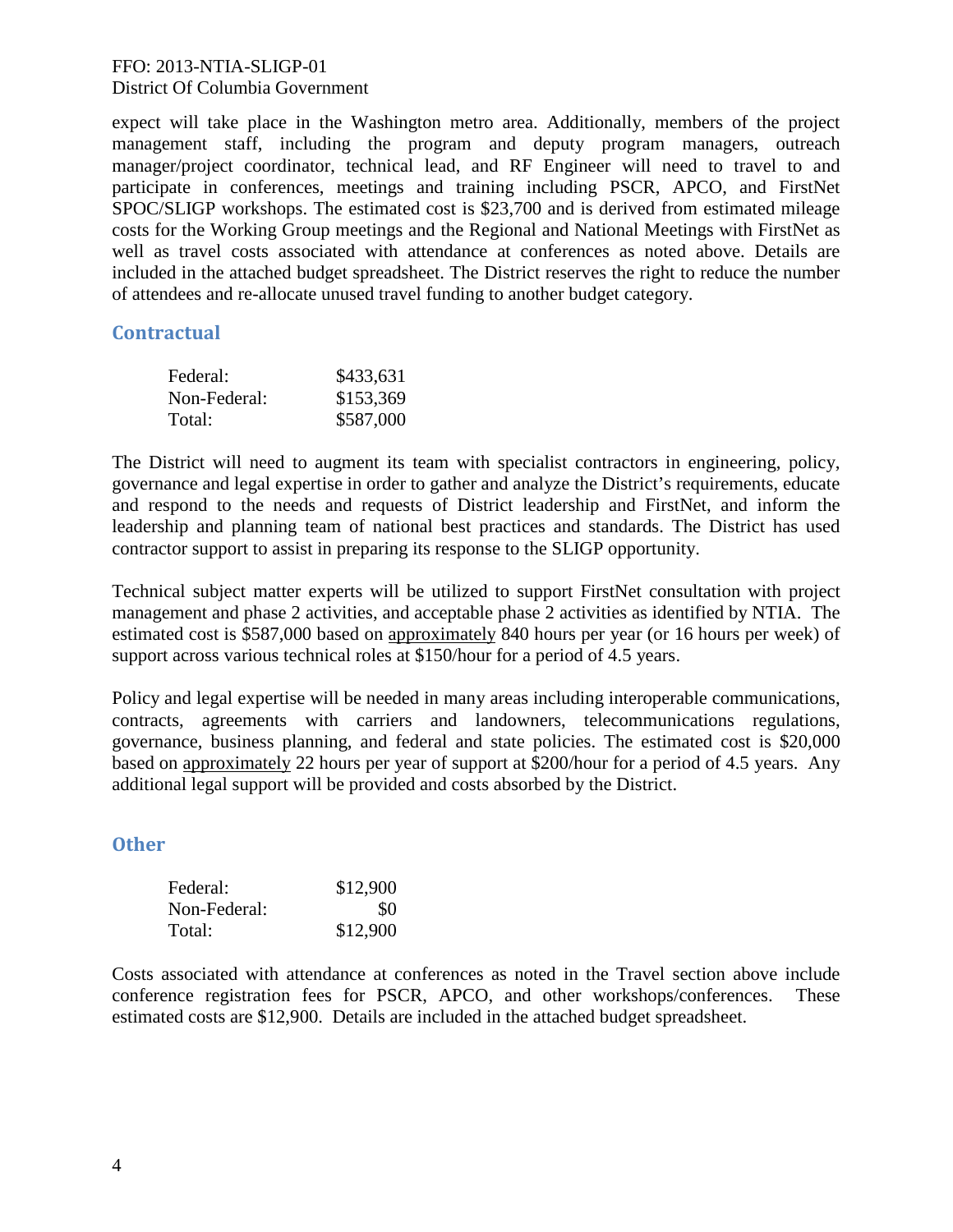### **BUDGET INFORMATION - Non-Construction Programs**

OMB Number 4040-0006<br>Expration Date: 06/30/2014

|                                                                                   |               |                | <b>SECTION A - BUDGET SUMMARY</b>  |    |                       |                    | APPLICATION CONTACT CONTACT CONTACT CONTACT RECEIVED A CALL |  |  |  |
|-----------------------------------------------------------------------------------|---------------|----------------|------------------------------------|----|-----------------------|--------------------|-------------------------------------------------------------|--|--|--|
| <b>Grant Program</b><br>Catalog of Federal<br>Domestic Assistance<br>Function or  |               |                | <b>Estimated Unobligated Funds</b> |    | New or Revised Budget |                    |                                                             |  |  |  |
| Activity<br>(a)                                                                   | Number<br>(b) | Federal<br>(c) | Non-Federal<br>(d)                 |    | Federal<br>(e)        | Non-Federal<br>(1) | Total<br>(g)                                                |  |  |  |
| $1.$ OC FirstNet/ State<br>and Local<br>11.549<br>Implementation<br>Grant Program |               | l\$            | l\$                                | s. | 836,722.00 \$         | 159,181.00\$       | 795,903.00                                                  |  |  |  |
| 2.                                                                                |               |                |                                    |    |                       |                    |                                                             |  |  |  |
| 3.                                                                                |               |                |                                    |    |                       |                    |                                                             |  |  |  |
| 4.                                                                                |               |                |                                    |    |                       |                    |                                                             |  |  |  |
| <b>Totals</b><br>5.                                                               |               | <b>S</b>       | \$                                 | \$ | 636, 722.00 \$        | 159.181.00 \$      | 795, 503.60                                                 |  |  |  |

Stendard Form 424A (Rev. 7-97)<br>Prescribed by CMB (Circular A -102) Page 1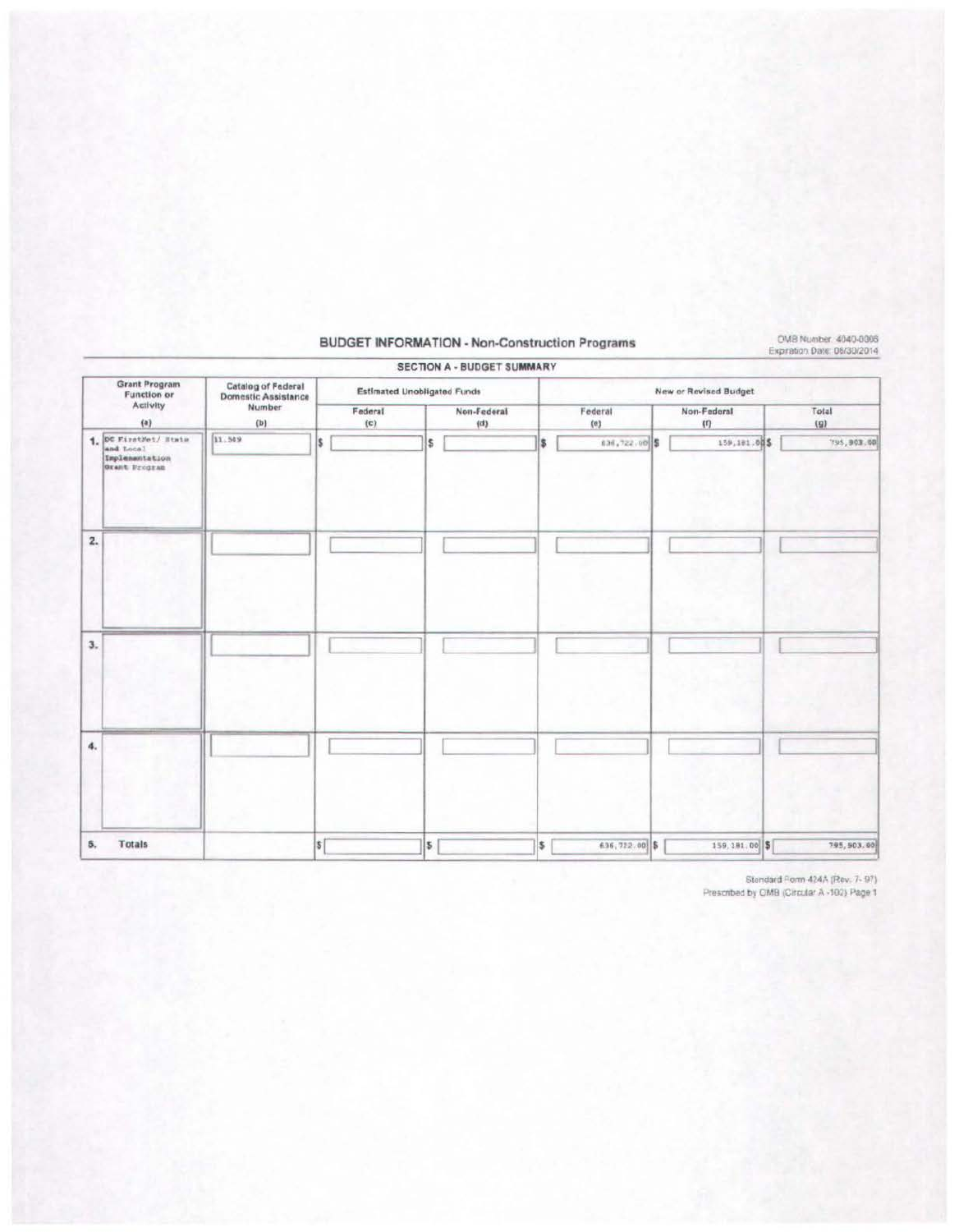| 6. Object Class Categories             |                                                                                    | Total           |                                                                               |     |     |                             |  |  |
|----------------------------------------|------------------------------------------------------------------------------------|-----------------|-------------------------------------------------------------------------------|-----|-----|-----------------------------|--|--|
|                                        | k1<br>DC FirstNet/ State<br>and Local<br>Implementation Grant<br>Program - Phase 1 |                 | GRANT PROGRAM, FUNCTION OR ACTIVITY<br>(2)<br>Non-Federal Funds<br>Canh Match | (3) | (4) | (5)                         |  |  |
| a. Personnel                           | ls.                                                                                | 131,442.00<br>k | 4,812.00                                                                      | ls. | s.  | 136.254.00<br>\$Î           |  |  |
| <b>b. Fringe Benefits</b>              |                                                                                    | 31,338.00       |                                                                               |     |     | 31,338.00                   |  |  |
| c. Travel                              |                                                                                    | 27.382.00       |                                                                               |     |     | $27, 382$ the               |  |  |
| d. Equipment                           |                                                                                    |                 |                                                                               |     |     |                             |  |  |
| e. Supplies                            |                                                                                    | 29.00           | 1,000.00                                                                      |     |     | 1,029.00                    |  |  |
| f. Contractual                         |                                                                                    | 433,631.00      | 153,369.00                                                                    |     |     | 587,000.00                  |  |  |
| g. Construction                        |                                                                                    |                 |                                                                               |     |     |                             |  |  |
| h. Other                               |                                                                                    | 12,900.00       |                                                                               |     |     | 12,900.00                   |  |  |
| i. Total Direct Charges (sum of 6a-6h) |                                                                                    | 635,722.00      | 159, 181.00                                                                   |     |     | 5<br>795.903.00             |  |  |
| j. Indirect Charges                    |                                                                                    |                 |                                                                               |     |     | s                           |  |  |
| k. TOTALS (sum of 6) and 6j)           | l\$                                                                                | 635,722.00 \$   | 159,181.00                                                                    | l\$ | s   | $\mathsf{s}$<br>795, 903.00 |  |  |
| 7. Program Income                      | i\$                                                                                | İ\$.            |                                                                               | \$  | \$  | IS!                         |  |  |

### **SECTION B - BUDGET CATEGORIES**

Authorized for Local Reproduction

Standard Form 424A (Rev. 7-97)<br>Prescribed by OMB (Circular A -102) Page 1A